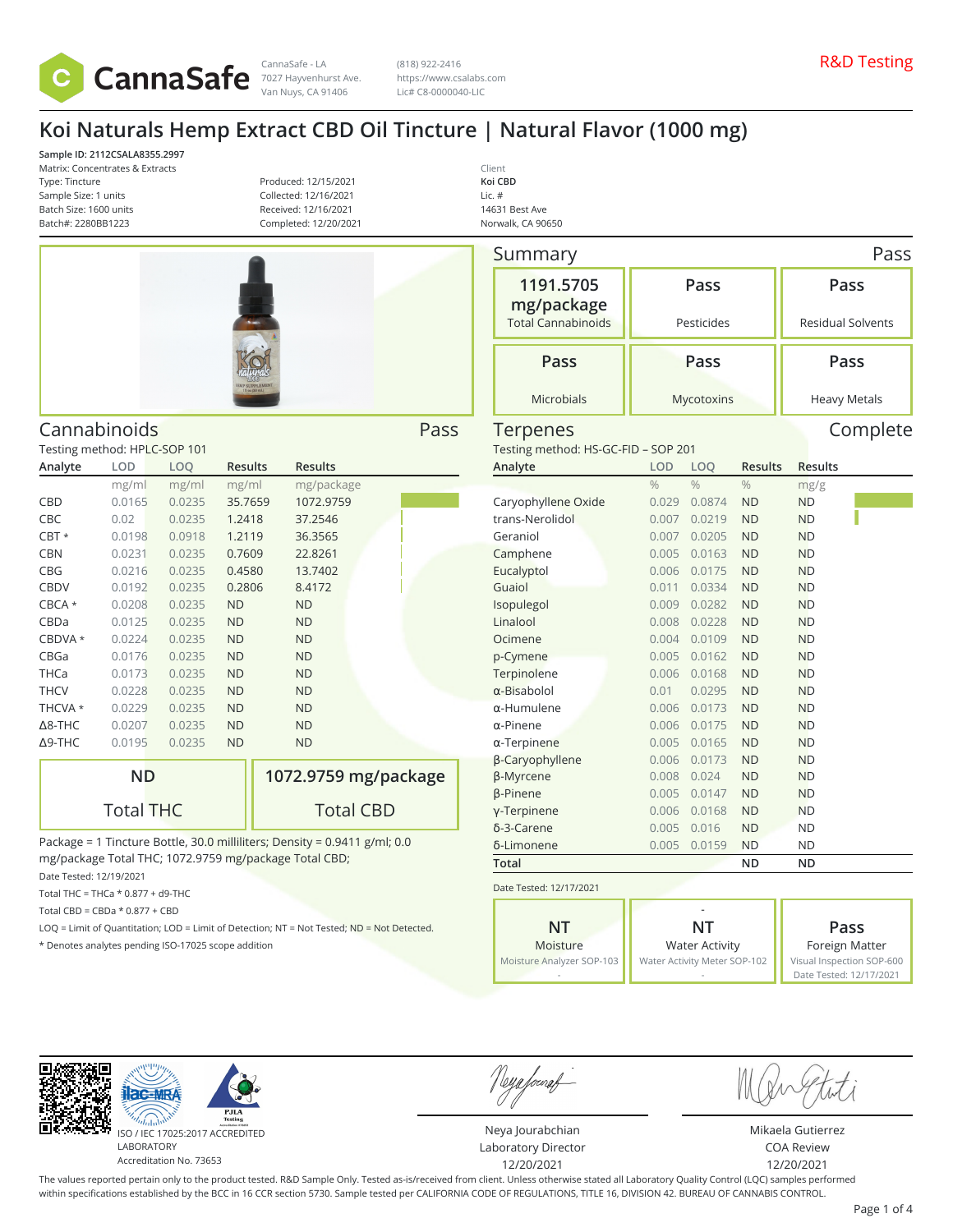

Van Nuys, CA 91406

(818) 922-2416 https://www.csalabs.com Lic# C8-0000040-LIC

# **Koi Naturals Hemp Extract CBD Oil Tincture | Natural Flavor (1000 mg)**

**Sample ID: 2112CSALA8355.2997** Matrix: Concentrates & Extracts Type: Tincture Sample Size: 1 units Batch Size: 1600 units

Produced: 12/15/2021 Collected: 12/16/2021 Received: 12/16/2021 Completed: 12/20/2021

Client **Koi CBD** Lic. # 14631 Best Ave Norwalk, CA 90650

### Pesticides Pass

Batch#: 2280BB1223

Testing method: LCMS & GCMS-SOP 301 and 302

| Analyte             | <b>LOD</b> | LOO       | Limit          | <b>Results</b> | <b>Status</b> | Analyte                 | <b>LOD</b> | LOO       | Limit          | <b>Results</b> | <b>Status</b> |
|---------------------|------------|-----------|----------------|----------------|---------------|-------------------------|------------|-----------|----------------|----------------|---------------|
|                     | $\mu$ g/g  | $\mu$ g/g | $\mu$ g/g      | $\mu$ g/g      |               |                         | $\mu$ g/g  | $\mu$ g/g | $\mu$ g/g      | $\mu$ g/g      |               |
| Abamectin           | 0.037      | 0.068     | 0.3            | <b>ND</b>      | Pass          | Fludioxonil             | 0.05       | 0.078     | 30             | <b>ND</b>      | Pass          |
| Acephate            | 0.035      | 0.078     | 5              | <b>ND</b>      | Pass          | Hexythiazox             | 0.041      | 0.078     | $\overline{2}$ | <b>ND</b>      | Pass          |
| Acequinocyl         | 0.033      | 0.078     | $\overline{4}$ | <b>ND</b>      | Pass          | Imazalil *              | 0.047      | 0.078     | 0.047          | <b>ND</b>      | Pass          |
| Acetamiprid         | 0.034      | 0.078     | 5              | <b>ND</b>      | Pass          | Imidacloprid            | 0.033      | 0.078     | 3              | <b>ND</b>      | Pass          |
| Aldicarb *          | 0.032      | 0.078     | 0.032          | <b>ND</b>      | Pass          | Kresoxim Methyl         | 0.033      | 0.078     | $\mathbf{1}$   | <b>ND</b>      | Pass          |
| Azoxystrobin        | 0.033      | 0.078     | 40             | <b>ND</b>      | Pass          | Malathion               | 0.05       | 0.078     | 5              | <b>ND</b>      | Pass          |
| Bifenazate          | 0.069      | 0.078     | 5              | <b>ND</b>      | Pass          | Metalaxyl               | 0.036      | 0.078     | 15             | <b>ND</b>      | Pass          |
| Bifenthrin          | 0.067      | 0.078     | 0.5            | <b>ND</b>      | Pass          | Methiocarb *            | 0.05       | 0.078     | 0.05           | <b>ND</b>      | Pass          |
| <b>Boscalid</b>     | 0.045      | 0.078     | 10             | <b>ND</b>      | Pass          | Methomyl                | 0.04       | 0.078     | 0.1            | <b>ND</b>      | Pass          |
| Captan              | 0.3188     | 0.625     | 5              | <b>ND</b>      | Pass          | Methyl Parathion *      | 0.0387     | 0.0781    | 0.0387         | <b>ND</b>      | Pass          |
| Carbaryl            | 0.04       | 0.078     | 0.5            | <b>ND</b>      | Pass          | Mevinphos *             | 0.034      | 0.078     | 0.034          | <b>ND</b>      | Pass          |
| Carbofuran *        | 0.034      | 0.078     | 0.034          | <b>ND</b>      | Pass          | Myclobutanil            | 0.062      | 0.078     | 9              | <b>ND</b>      | Pass          |
| Chlorantraniliprole | 0.033      | 0.078     | 40             | <b>ND</b>      | Pass          | <b>Naled</b>            | 0.052      | 0.078     | 0.5            | <b>ND</b>      | Pass          |
| Chlordane *         | 0.0245     | 0.0781    | 0.0245         | <b>ND</b>      | Pass          | Oxamyl                  | 0.033      | 0.078     | 0.2            | <b>ND</b>      | Pass          |
| Chlorfenapyr *      | 0.0178     | 0.0781    | 0.0178         | <b>ND</b>      | Pass          | Paclobutrazol *         | 0.062      | 0.078     | 0.062          | <b>ND</b>      | Pass          |
| Chlorpyrifos *      | 0.033      | 0.078     | 0.033          | <b>ND</b>      | Pass          | Pentachloronitrobenzene | 0.0358     | 0.0781    | 0.2            | <b>ND</b>      | Pass          |
| Clofentezine        | 0.047      | 0.078     | 0.5            | <b>ND</b>      | Pass          | Permethrin              | 0.05       | 0.078     | 20             | <b>ND</b>      | Pass          |
| Coumaphos *         | 0.041      | 0.078     | 0.041          | <b>ND</b>      | Pass          | Phosmet                 | 0.033      | 0.078     | 0.2            | <b>ND</b>      | Pass          |
| Cyfluthrin          | 0.148      | 0.156     | 1              | <b>ND</b>      | Pass          | Piperonyl Butoxide      | 0.039      | 0.078     | 8              | <b>ND</b>      | Pass          |
| Cypermethrin        | 0.079      | 0.156     | 1              | <b>ND</b>      | Pass          | Prallethrin             | 0.041      | 0.078     | 0.4            | <b>ND</b>      | Pass          |
| Daminozide *        | 0.043      | 0.078     | 0.043          | <b>ND</b>      | Pass          | Propiconazole           | 0.04       | 0.078     | 20             | <b>ND</b>      | Pass          |
| DDVP *              | 0.037      | 0.078     | 0.037          | <b>ND</b>      | Pass          | Propoxur *              | 0.041      | 0.078     | 0.041          | <b>ND</b>      | Pass          |
| Diazinon            | 0.031      | 0.078     | 0.2            | <b>ND</b>      | Pass          | Pyrethrins              | 0.188      | 0.22      | $\mathbf{1}$   | <b>ND</b>      | Pass          |
| Dimethoate *        | 0.028      | 0.078     | 0.028          | <b>ND</b>      | Pass          | Pyridaben               | 0.059      | 0.078     | 3              | <b>ND</b>      | Pass          |
| Dimethomorph        | 0.033      | 0.078     | 20             | <b>ND</b>      | Pass          | Spinetoram              | 0.042      | 0.078     | 3              | <b>ND</b>      | Pass          |
| Ethoprophos *       | 0.029      | 0.078     | 0.029          | <b>ND</b>      | Pass          | Spinosad                | 0.038      | 0.079     | 3              | <b>ND</b>      | Pass          |
| Etofenprox *        | 0.038      | 0.078     | 0.038          | <b>ND</b>      | Pass          | Spiromesifen            | 0.038      | 0.078     | 12             | <b>ND</b>      | Pass          |
| Etoxazole           | 0.034      | 0.078     | 1.5            | <b>ND</b>      | Pass          | Spirotetramat           | 0.031      | 0.078     | 13             | <b>ND</b>      | Pass          |
| Fenhexamid          | 0.072      | 0.078     | 10             | <b>ND</b>      | Pass          | Spiroxamine *           | 0.031      | 0.078     | 0.031          | <b>ND</b>      | Pass          |
| Fenoxycarb *        | 0.028      | 0.078     | 0.028          | <b>ND</b>      | Pass          | Tebuconazole            | 0.034      | 0.078     | $\overline{2}$ | <b>ND</b>      | Pass          |
| Fenpyroximate       | 0.025      | 0.078     | $\overline{2}$ | <b>ND</b>      | Pass          | Thiacloprid *           | 0.033      | 0.078     | 0.033          | <b>ND</b>      | Pass          |
| Fipronil *          | 0.057      | 0.078     | 0.057          | <b>ND</b>      | Pass          | Thiamethoxam            | 0.039      | 0.078     | 4.5            | <b>ND</b>      | Pass          |
| Flonicamid          | 0.043      | 0.078     | $\overline{2}$ | <b>ND</b>      | Pass          | Trifloxystrobin         | 0.039      | 0.078     | 30             | <b>ND</b>      | Pass          |

Date Tested: 12/17/2021

\* Denotes Category I pesticides, which fail when detected; LOQ = Limit of Quantitation; LOD = Limit of Detection; NT = Not Tested; ND = Not Detected.



ISO / IEC 17025:2017 ACCREDITED Accreditation No. 73653

Neya fouraf

Neya Jourabchian Laboratory Director 12/20/2021

Mikaela Gutierrez COA Review 12/20/2021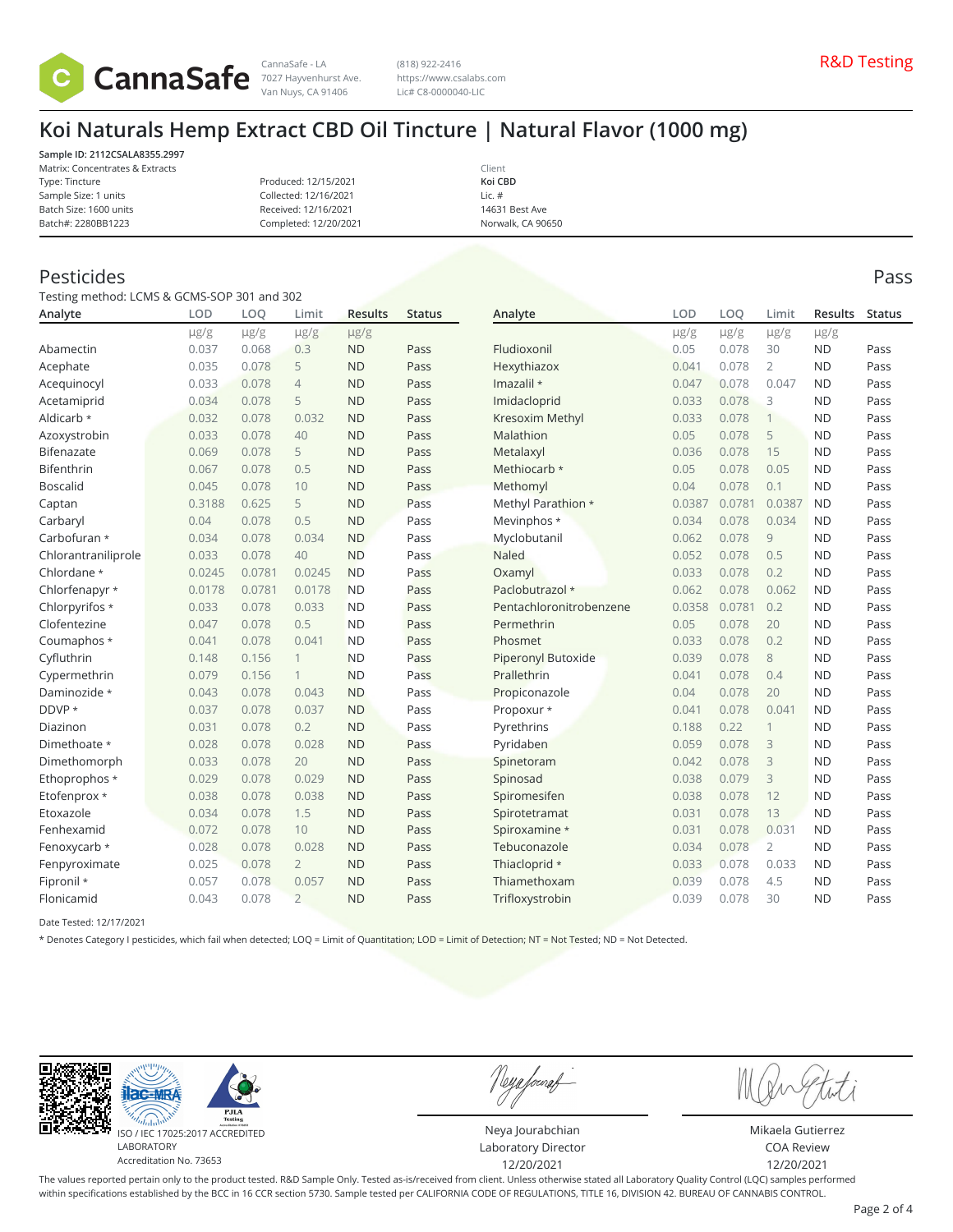

Van Nuys, CA 91406

(818) 922-2416 https://www.csalabs.com Lic# C8-0000040-LIC

# **Koi Naturals Hemp Extract CBD Oil Tincture | Natural Flavor (1000 mg)**

**Sample ID: 2112CSALA8355.2997** Matrix: Concentrates & Extracts Type: Tincture Sample Size: 1 units Batch Size: 1600 units Batch#: 2280BB1223

Produced: 12/15/2021 Collected: 12/16/2021 Received: 12/16/2021 Completed: 12/20/2021 Client **Koi CBD** Lic. # 14631 Best Ave Norwalk, CA 90650

### Microbials Pass

| Testing method: PCR-SOP 401   |              |               |  |  |  |  |  |
|-------------------------------|--------------|---------------|--|--|--|--|--|
| Analyte                       | Result       | <b>Status</b> |  |  |  |  |  |
| Salmonella                    | Not Detected | Pass          |  |  |  |  |  |
| Shiga toxin-producing E. Coli | Not Detected | Pass          |  |  |  |  |  |

Date Tested: 12/20/2021

LOQ = Limit of Quantitation; LOD = Limit of Detection; NT = Not Tested; ND = Not Detected.

### Mycotoxins Pass **Pass** Pass **Pass** Pass **Pass** Pass **Pass Pass Pass Pass Pass Pass**

Testing method: LCMS-SOP 301

| Analyte                 |     | <b>LOD</b> | LOO   | Limit | <b>Results</b> | <b>Status</b> |  |  |  |
|-------------------------|-----|------------|-------|-------|----------------|---------------|--|--|--|
|                         |     | µg/kg      | µg/kg | µg/kg | $\mu$ g/kg     |               |  |  |  |
| Aflatoxin B1            | 2.0 |            | 3.9   |       | <b>ND</b>      | Tested        |  |  |  |
| Aflatoxin B2            | 3.0 |            | 3.9   |       | <b>ND</b>      | <b>Tested</b> |  |  |  |
| Aflatoxin G1            | 2.4 |            | 3.9   |       | <b>ND</b>      | Tested        |  |  |  |
| Aflatoxin G2            | 3.1 |            | 3.9   |       | <b>ND</b>      | <b>Tested</b> |  |  |  |
| <b>Total Aflatoxins</b> |     | 10.5       | 15.6  | 20    | <b>ND</b>      | Pass          |  |  |  |
| Ochratoxin A            | 6.4 |            | 15.5  | 20    | <b>ND</b>      | Pass          |  |  |  |
|                         |     |            |       |       |                |               |  |  |  |

Date Tested: 12/17/2021

LOQ = Limit of Quantitation; LOD = Limit of Detection; NT = Not Tested; ND = Not Detected.

### **Heavy Metals** Pass Pass **Pass**

#### Testing method: ICPMS-SOP 502

| <b>I COULTE THE LITER TO LITTLE AT 1910</b> |            |            |           |                |               |  |
|---------------------------------------------|------------|------------|-----------|----------------|---------------|--|
| Analyte                                     | <b>LOD</b> | <b>LOO</b> | Limit     | <b>Results</b> | <b>Status</b> |  |
|                                             | $\mu$ g/g  | $\mu$ g/g  | $\mu$ g/g | $\mu$ g/g      |               |  |
| Arsenic                                     | 0.005      | 0.05       | 1.5       | $<$ LOQ        | Pass          |  |
| Cadmium                                     | 0.003      | 0.05       | 0.5       | <b>ND</b>      | Pass          |  |
| Lead                                        | 0.01       | 0.05       | 0.5       | $<$ LOQ        | Pass          |  |
| Mercury                                     | 0.002      | 0.05       |           | $<$ LOQ        | Pass          |  |
|                                             |            |            |           |                |               |  |

Date Tested: 12/17/2021

LOQ = Limit of Quantitation; LOD = Limit of Detection; NT = Not Tested; ND = Not Detected.



Neya fouraf

Neya Jourabchian Laboratory Director 12/20/2021